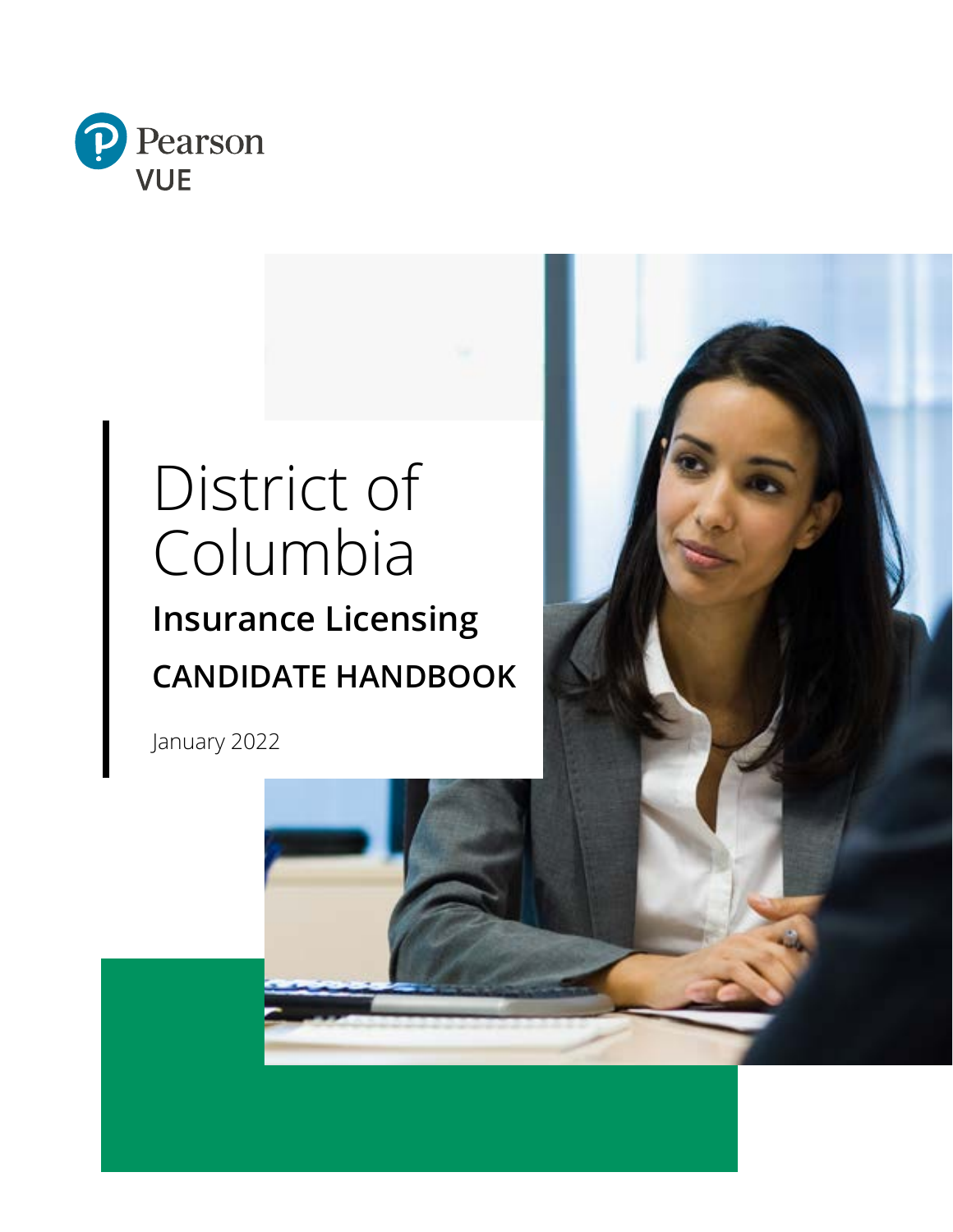#### **STATE LICENSING INFORMATION**

**Candidates may contact the District of Columbia Department of Insurance, Securities and Banking (DISB) with questions about obtaining or maintaining a license after the examination has been passed.**

#### **Government of the District of Columbia Department of Insurance, Securities and Banking (DISB)**

**1050 First Street, NE, Suite 801 Washington, DC 20002**

**Phone**

**(202) 727-8000**

**Website**

**www.disb.dc.gov**

#### **EXAMINATION INFORMATION**

**Candidates may contact Pearson VUE with questions about this handbook or about an upcoming examination.**

#### **Pearson VUE District of Columbia Insurance**

*Attn: Regulatory Program* **5601 Green Valley Dr. Bloomington, MN 55437**

#### **Phone**

**(800) 274-0610**

**Email**

**pearsonvuecustomerservice@pearson.**

#### **com Website**

**www.pearsonvue.com**

## QUICK REFERENCE

## **RESERVATIONS**

#### **Before making an exam reservation**

Candidates should thoroughly review this handbook, which contains examination content outlines and important information regarding eligibility and the examination and licensing application process.

#### **Making an exam reservation (details on page 4)**

Candidates may make a reservation by either v**isiting www.pearsonvue.com or calling Pearson VUE.**

## **MAKE AN EXAM RESERVATION**

Candidates should make a reservation online or by phone at least twenty-four (24) hours before the desired examination date. **WALK-IN EXAMINATIONS ARE NOT AVAILABLE.**

#### **SCHEDULES & FEES**

#### **Test Center locations**

A list of test centers appears on the back cover of this handbook. Candidates should contact Pearson VUE to confirm specific locations and examination schedules.

#### **Exam fees**

The examination fee (\$75) must be paid at the time of reservation by credit card, debit card, or voucher. **Fees will not be accepted at the test center.** Examination fees are non-refundable and non-transferable, except as detailed in the *Change/Cancel Policy*.

#### **EXAM DAY**

#### **What to bring to the exam**

Candidates should bring to the examination proper identification, and other materials as dictated by the state licensing agency. A complete list appears in *What to Bring* (page 6).

#### **Exam procedures**

Candidates should report to the test center at least thirty (30) minutes before the examination begins to complete registration. Each candidate will have two (2) hours to complete the examination. Candidates will leave the test center with an official score report in hand.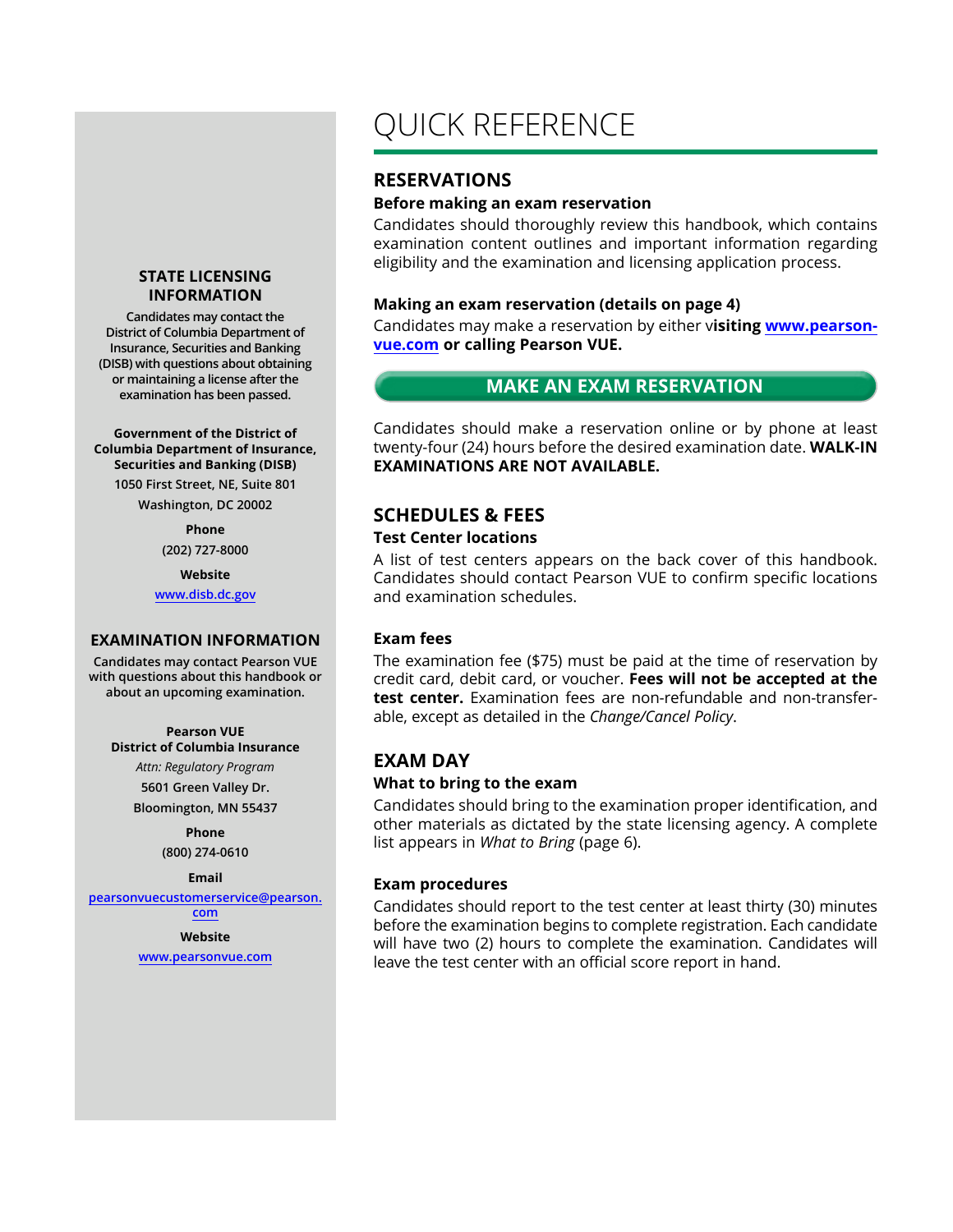## TABLE OF CONTENTS

## **QUICK REFERENCE ....................inside front cover**

|--|--|--|

## **DISTRICT OF COLUMBIA LICENSING ....................2**

| Continuing Education (CE) Requirements3 |  |
|-----------------------------------------|--|

#### **EXAM RESERVATIONS.............................................4**

| Questions or Comments About the Exam 8 |
|----------------------------------------|
|                                        |

## **HOW TO PREPARE FOR THE EXAM ........................9**

## **Example 20**<br>**CONTENT OUTLINES**

#### **APPENDIX**

| Duplicate Score |  |
|-----------------|--|
|                 |  |

#### **GENERAL INFORMATION**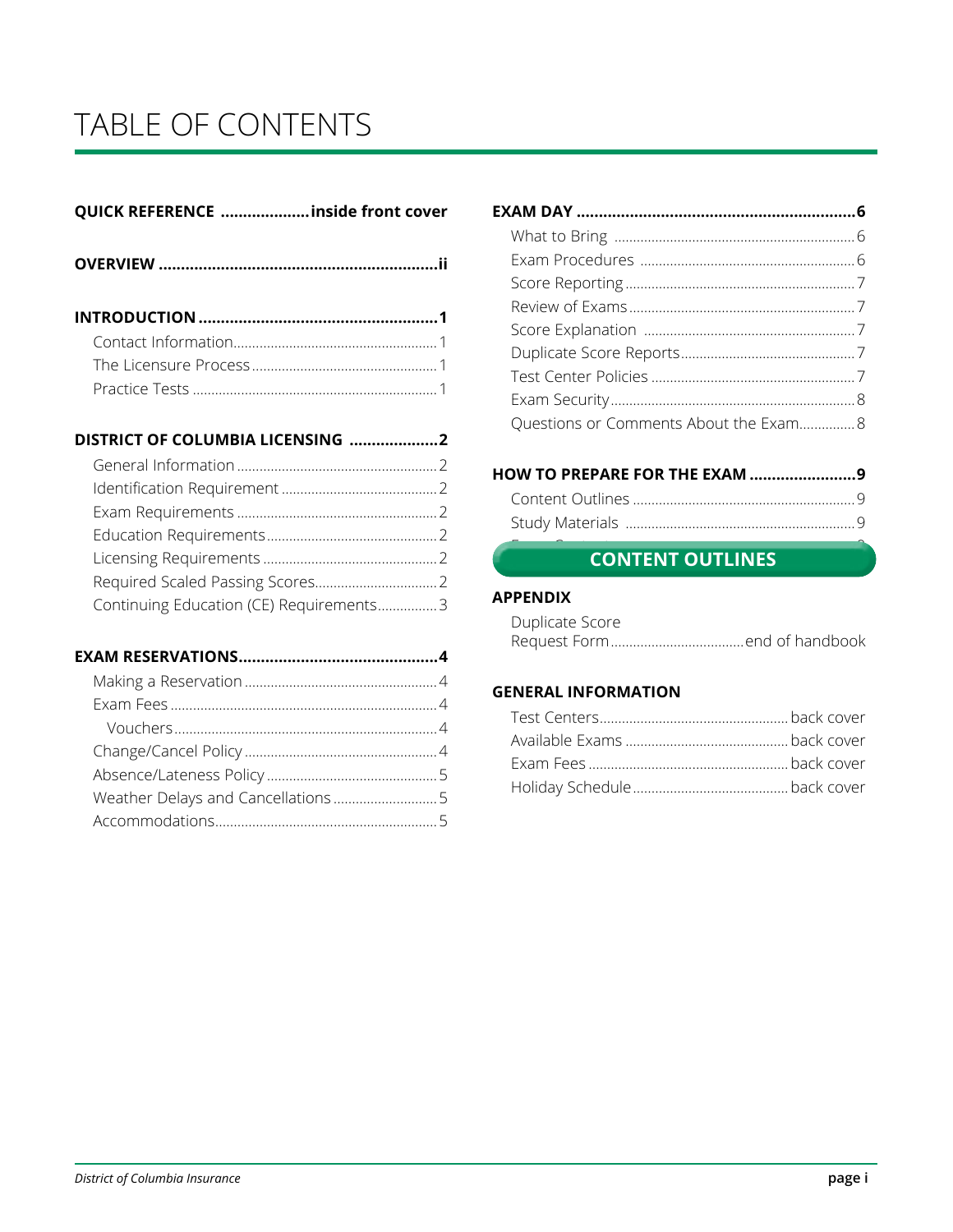## **The candidate handbook is a useful tool in preparing for an examination.**

Before taking an examination, it is highly recommended that the District of Columbia Insurance handbook be reviewed, with special attention given to the content outlines, before taking the examination.

## **CONTENT OUTLINES**

## **Individuals who wish to obtain an insurance license in the District of Columbia must:**

#### **1. Make a reservation and pay examination fee.**

Make a reservation online or by phone with Pearson VUE for the examination. (*See page 3*)

#### **2. Go to the test center.**

Go to the test center on the day of the examination, bringing along all required materials. (*See page 5*)

#### **3. Apply for a license.**

DISB Applications are processed electronically. Twenty-four (24) hours after passing the examination, apply electronically on line at www.nipr.com for your insurance license. For any questions or information contact the Department of Insurance, Securities and Banking, (DISB) at:

> **Government of the District of Columbia (DISB)** *Attn: Professional Services Division* **1050 First Street, NE, Suite 801 Washington DC 20002 (202) 727-8000 www.disb.dc.gov**

*Copyright © 2022 Pearson Education, Inc. or its affiliate(s). All rights reserved. Pubs\_orders@pearson.com*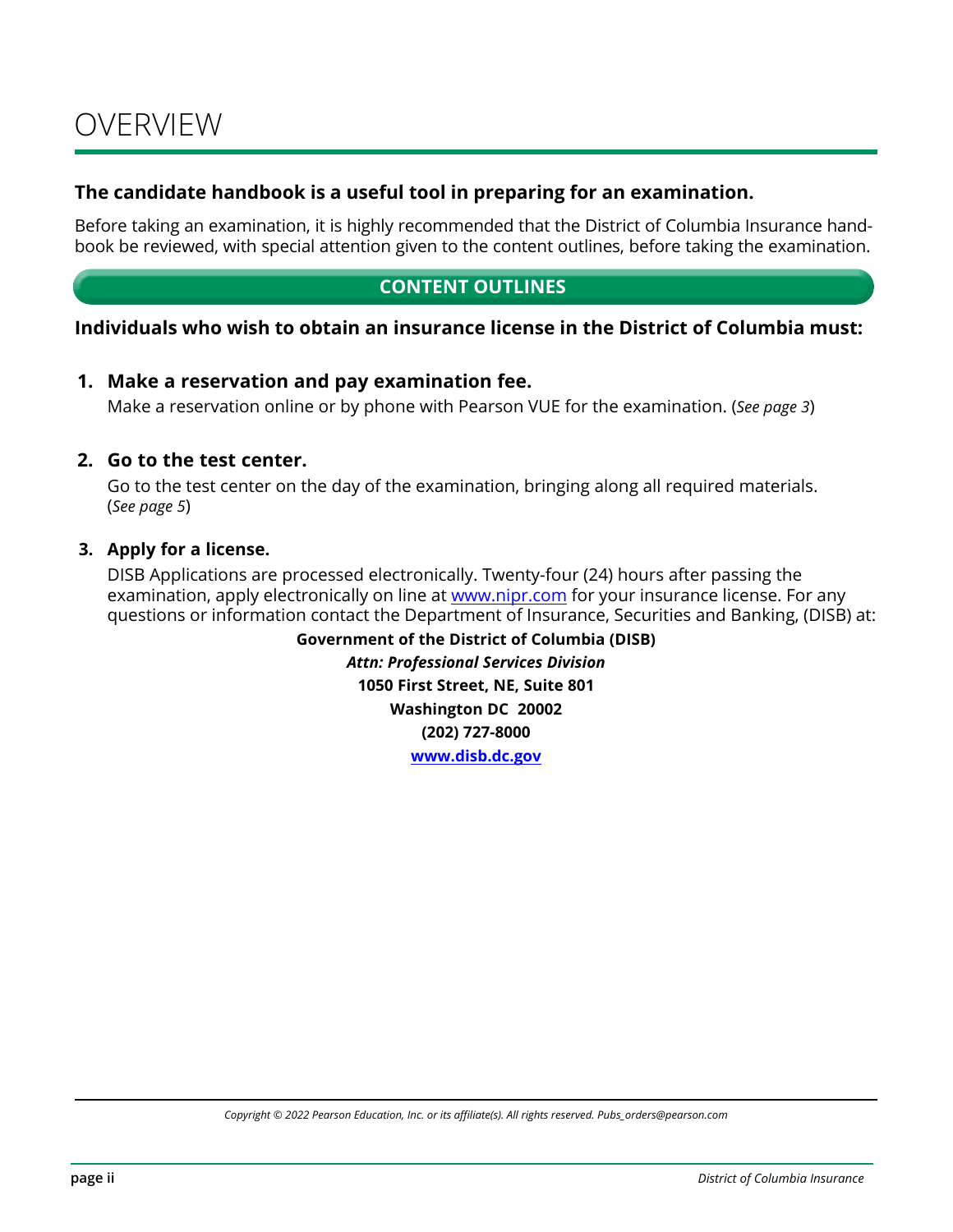## INTRODUCTION

## **CONTACT INFORMATION**

Candidates may contact Pearson VUE with questions about this handbook or about an upcoming examination.

| <b>FOR EXAMINATIONS</b>                           |                             |                                                         |  |
|---------------------------------------------------|-----------------------------|---------------------------------------------------------|--|
| <b>Pearson VUE/District of Columbia Insurance</b> |                             |                                                         |  |
| Attn: Regulatory Program Coordinator              |                             |                                                         |  |
| 5601 Green Valley Dr.                             |                             |                                                         |  |
| Bloomington, MN 55437                             |                             |                                                         |  |
| <b>Phone:</b> (800) 274-0610                      | Website: www.pearsonvue.com | <b>Email:</b> pearsonvuecustomerservice@pearson.<br>com |  |

Live Chat is available to address your support inquiries and is the quickest way to reach a customer service agent. It's available from 8:00 AM through 5:00 PM Central Time, Monday through Friday, subject to change during locally designated holidays.

## **LIVE CHAT INFORMATION**

Please visit www.pearsonvue.com/dc/insurance/contact/ for further information.

Candidates may contact the District of Columbia Department of Insurance, Securities, and Banking (DISB) with questions about obtaining or maintaining a license.

#### **FOR STATE LICENSING**

#### **Government of the District of Columbia**

Department of Insurance and Securities Regulation (DISB) 1050 First Street, NE, Suite 801, Washington, DC 20002

**Phone:** (202) 727-8000 **Website:** www.disb.dc.gov

## **THE LICENSURE PROCESS**

Licensure is the process by which an agency of state government or other jurisdiction grants permission to individuals to engage in the practice of a particular profession, vocation, or occupation, and prohibits all others from legally practicing that profession. By ensuring a minimum level of competence, the licensure process protects the general public. The district regulatory agency is responsible for establishing the acceptable level of safe practice and for determining whether an individual meets that standard.

The District of Columbia has retained the services of Pearson VUE to develop and administer its insurance licensing examination program. Pearson VUE is a leading provider of assessment services to regulatory agencies and national associations.

## **PRACTICE TESTS**

Practice tests are offered exclusively online www.pearsonvue.com, giving candidates even more opportunity to succeed on insurance examinations. Our practice tests will not only prepare candidates for the types of questions they will see on the licensure exam, but also familiarize them with taking computer-based examinations.

Pearson VUE offers practice tests in the areas of Life, Health, and Property and Casualty that contain questions developed by subject matter experts using concepts found in the general portion of the licensure examination, and even contain sample questions typical of actual state- specific questions. The tests closely reflect the format of the real licensure examination, can be scored instantly, and provide immediate feedback to help candidates identify correct and incorrect answers. Candidates can purchase practice tests anytime at www.pearsonvue.com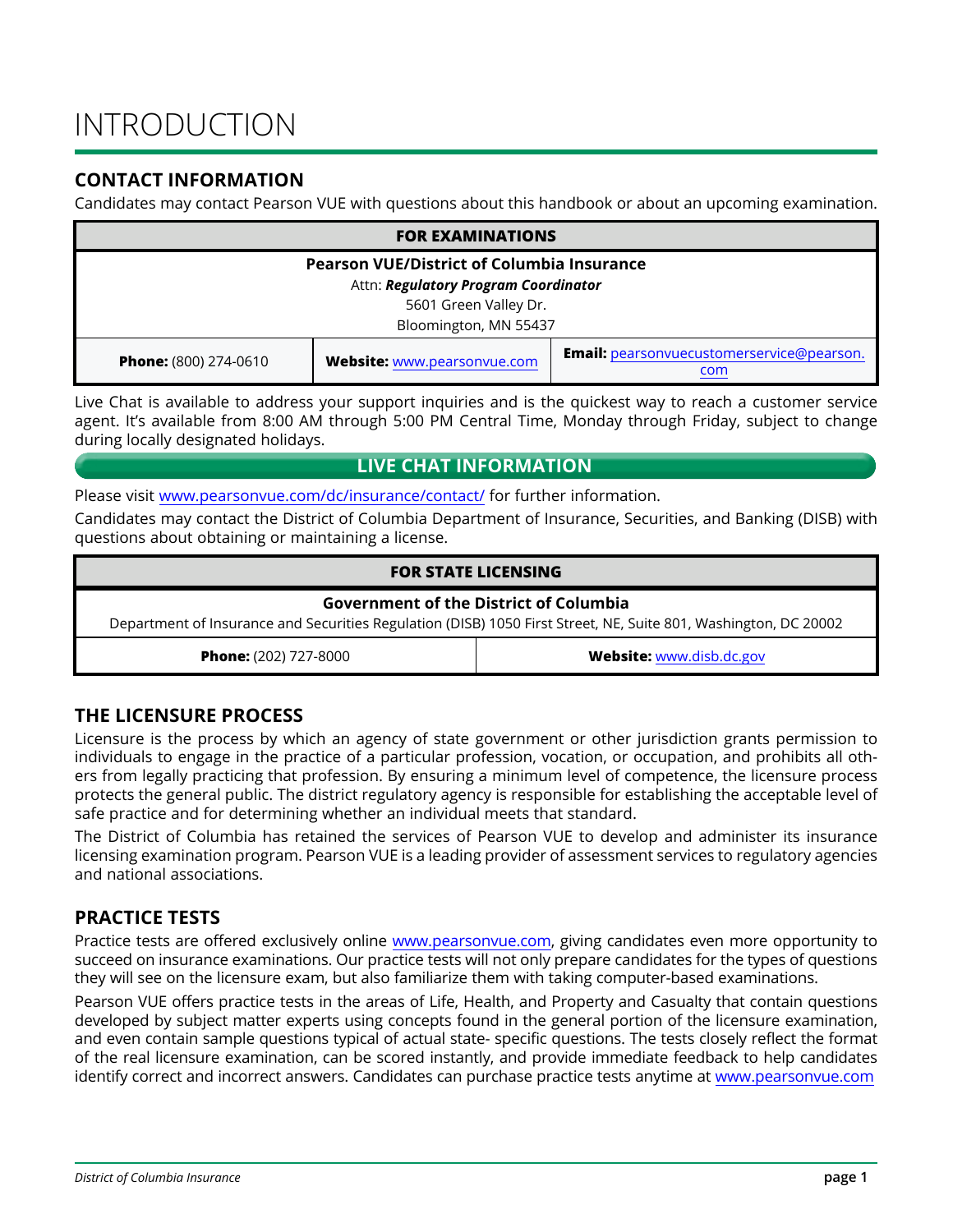## DISTRICT OF COLUMBIA LICENSING

## **GENERAL INFORMATION**

Candidates should contact the District of Columbia Department of Insurance, Securities and Banking (DISB) for license application forms and information on licensing, fees, rules and procedures.

#### **GOVERNMENT OF THE DISTRICT OF COLUMBIA DEPARTMENT OF INSURANCE, SECURITIES AND BANKING**

Department of Insurance and Securities Regulation (DISB), 1050 First Street, NE, Suite 801, Washington, DC 20002

**Phone:** (202) 727-8000

## **IDENTIFICATION REQUIREMENT**

Candidates will satisfy the Test Center identification requirement on examination day by presenting two forms of signature identification, one of which **must** be photo-bearing (preferably a driver's license).

## **EXAM REQUIREMENT**

All examinations are now offered individually. Combination examinations are no longer available.

## **EDUCATION REQUIREMENTS**

#### **Pre-licensing Education**

The District of Columbia's Continuing Education and Pre-Licensing Education Program was established in 2000 and amended in 2007 to establish uniformity between the District of Columbia and national insurance reform.

A mandatory course of at least forty (40) hours of Pre-Licensing is not mandated by the Commissioner of Insurance for the District of Columbia. Candidates do not have to show proof of a Pre-Licensing Course of study prior to sitting for the District of Columbia Insurance License Examination.

If a candidate desires to study through a PLE Provider prior to sitting for the Insurance Examination, contact DISB (202) 727-8000). Candidates may prepare for the exam by studying Chapter 13 of, D.C Code, Title 31 by contacting the MLK Library at 9th and G Streets, NW, or contact the MLK Library (202) 727-7111 to check on availability of the Code. You may also view the DC Code for study on the District of Columbia Council web-site, www.dccouncil.washingtondc.us. The DC Municipal Regulations (DCMR) can be purchased from the Office of Documents and Administrative Issuances, or viewed on line at www.os.dc.gov. To order a copy of the DCMR, Insurance Regulations visit The Office of the Secretary for the District of Columbia, Office of Documents. The DCMR is also available at the MLK Library for review.

## **LICENSING REQUIREMENTS**

Every applicant for licensure must apply for a license within 1 year of taking and passing the insurance examination. Applicants are to apply for an insurance license after successfully passing an insurance examination at www.nipr.com.

## **REQUIRED SCALED PASSING SCORES**

| <b>EXAM</b> | <b>PASSING SCORE</b> |
|-------------|----------------------|
| Producer    | 70                   |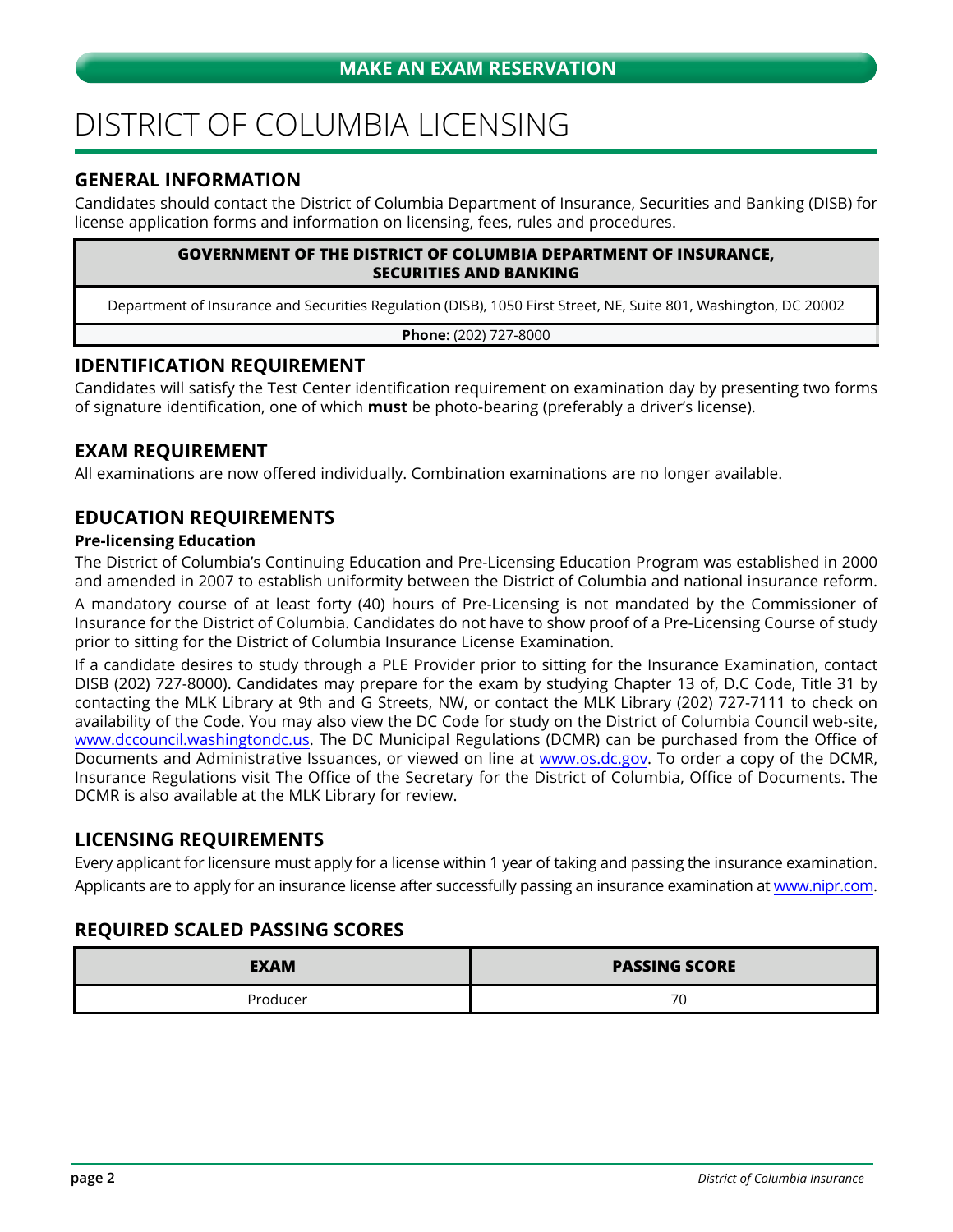## **CONTINUING EDUCATION (CE) REQUIREMENTS**

An Insurance Producer must successfully complete education courses in order to comply with Chapter 1, Subsection 105 and 106 for renewal of licenses. The continuing education requirement is 24 credit hours for one (1) or more lines of authority, by the expiration date of the licensees license in his/her birth month every two (2) years beginning with licenses expiring July 31, 2008. Requirements for renewing a license must include at least six (6) hours insurance hours related to each line of authority. The credit hours must be taken with an approved provider within the two (2) calendar year period preceding expiration of the license. Licenses will expire on the last day of the birth month. A licensee may satisfy more than one-half  $(1/2)$  of his/her continuing education requirements through a particular licensure period with a course or courses sponsored by an insurance company.

#### **CE REQUIREMENTS MUST BE COMPLETED BY:**

Licensee's Expiration Date in the Birth Month

For the DC Title license holders, attorneys must complete 8 hours of continuing education credits every two years, and non-attorney license holders must complete 16 hours of continuing education credits every two years.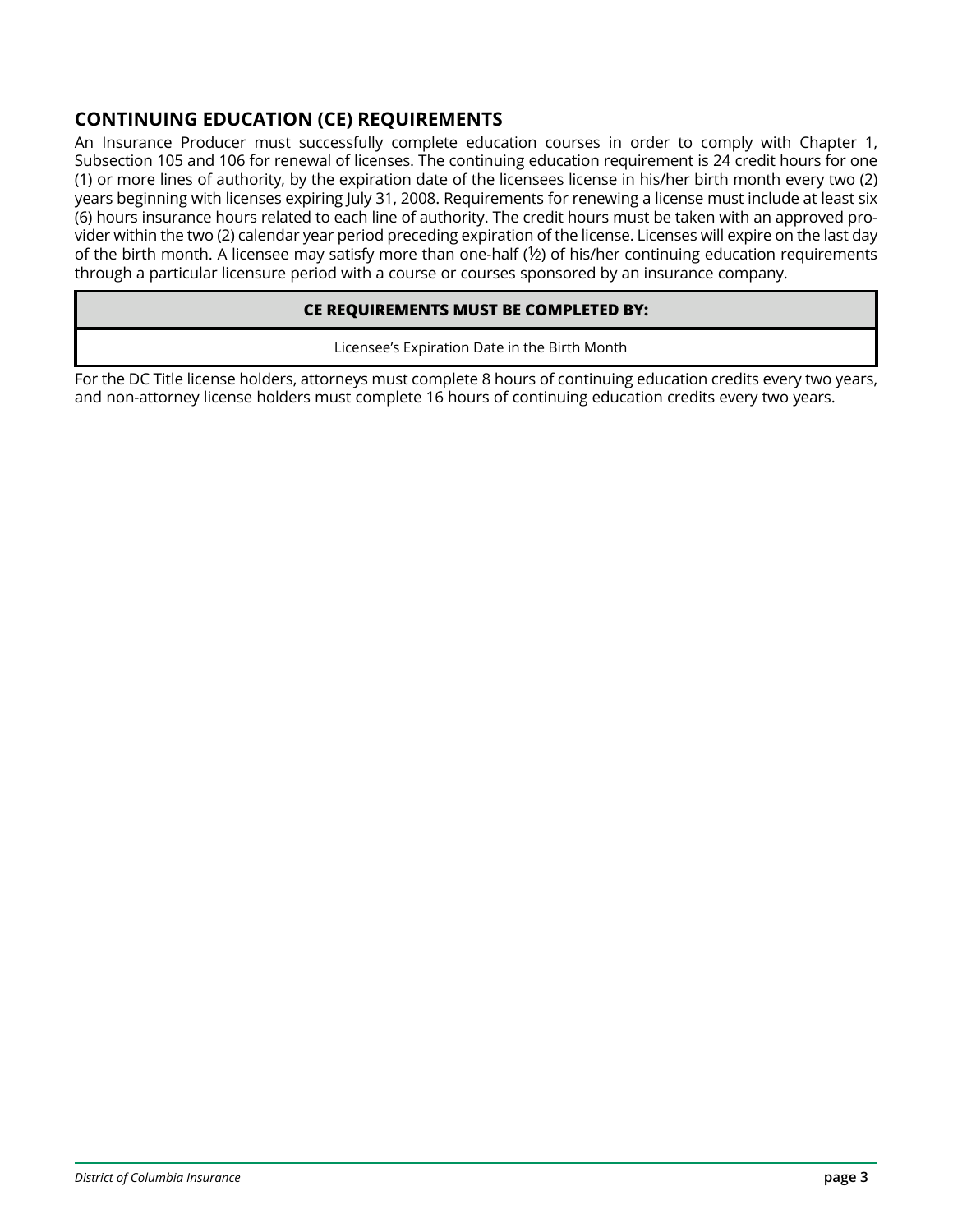## EXAM RESERVATIONS

#### **WALK-IN EXAMINATIONS ARE NOT AVAILABLE.**

#### **MAKING A RESERVATION**

Online reservations are the most efficient way for candidates to schedule their examination. Candidates **must** go to www.pearsonvue.com/dc/insurance to make an online reservation for an examination. First-time users are required to create an account. The candidate will need to fill in all required fields, which are preceded by an asterisk (\*), on the online form in order to create an ID and be assigned a password. Step-by-step instructions will lead the candidate through the rest of the examination reservation process.

Candidates **must** make an online reservation at least twenty-four (24) hours before the desired examination date. Candidates who wish to make a phone reservation at (800) 274-0610 must do so at least twenty-four (24) hours before the desired examination date.

#### **Before making a reservation, candidates should have the following:**

- Legal name, residence address, Social Security number, daytime telephone number, and date of birth
- The name of the examination(s)
- The preferred examination date and test center location (a list of test centers appears on the back cover of this handbook)

Candidates are responsible for knowing which examination they need to take. A Pearson VUE representative will help candidates select a convenient examination date and location and will answer questions. The reservation will be made based on the next available examination date.

Candidates who wish to make a phone reservation **MUST** do so at least twenty-four (24) hours before the desired examination date.

## **EXAM FEES**

The examination fee (\$75) must be paid at the time of reservation by credit card, debit card, or voucher. **Fees will not be accepted at the test center.** Examination fees are non-refundable and non-transferable, except as detailed in the *Change/Cancel Policy*.

#### **Vouchers**

Vouchers offer another convenient way to pay for tests. Vouchers can be purchased online at www.pearsonvue. com/vouchers/pricelist/dc/ins.asp by credit card either singly or in volume. To redeem a voucher as payment when scheduling a test, simply indicate voucher as the payment method and provide the voucher number. All vouchers are pre-paid. Vouchers are non-refundable and non-returnable.

Vouchers expire twelve (12) months from the date they are issued. Voucher expiration dates cannot be extended. The exam must be taken by the expiration date printed on the voucher.

## **CHANGE/CANCEL POLICY**

Candidates should call Pearson VUE at (800) 274-0610 forty-eight (48) hours before the examination to change or cancel a reservation. Candidates who change or cancel a reservation with proper notice may either transfer the fee to a new reservation, or may request a refund. **Candidates who change or cancel their reservations without proper notice will forfeit the examination fee.** Refunds for credit/debit cards are immediate, while refunds for vouchers will be processed in two to three (2-3) weeks.

Candidates are individually liable for the full amount of the examination fee once a reservation has been made, whether paid individually or by a third party.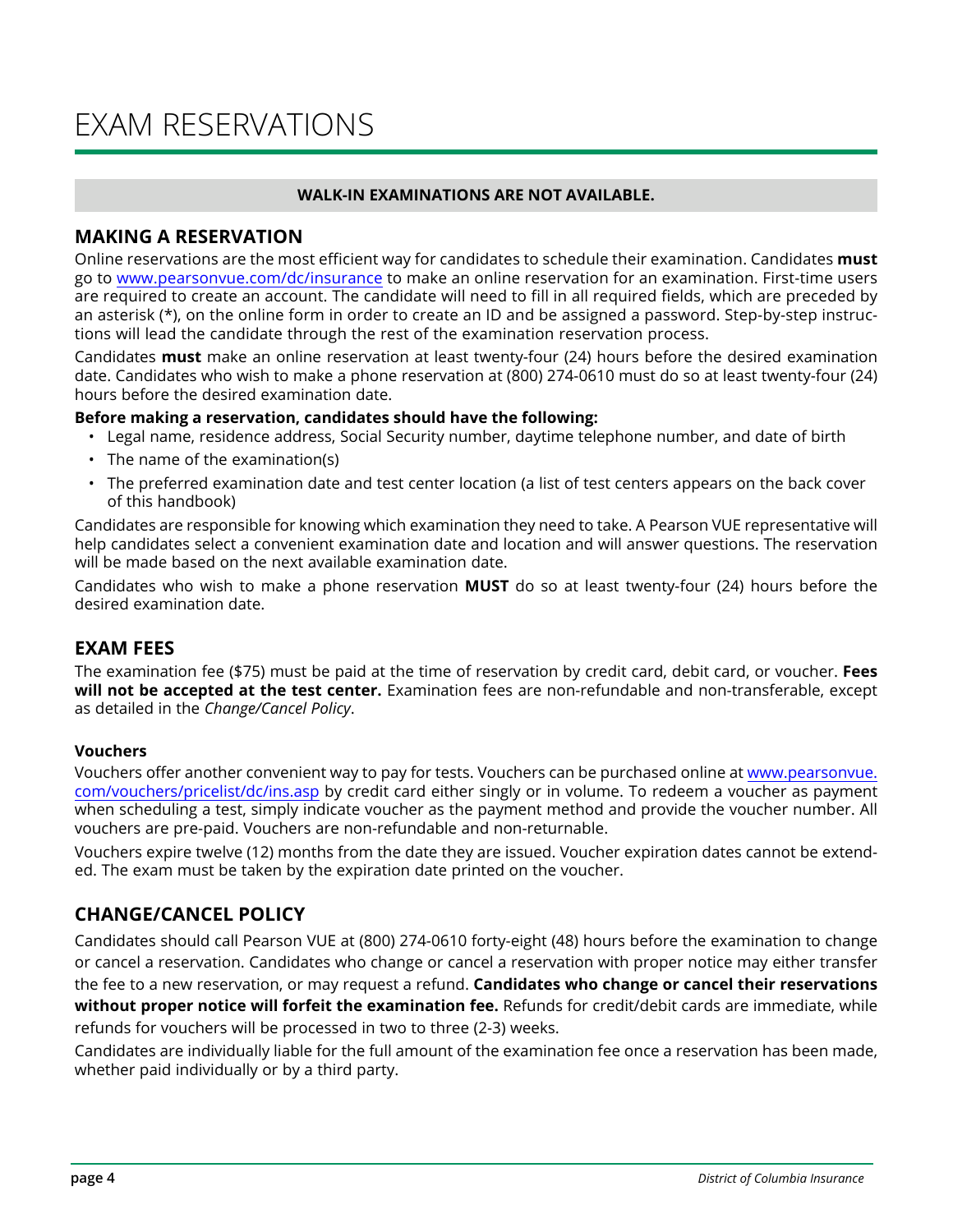## **ABSENCE/LATENESS POLICY**

Candidates who are late or absent from an exam may call Pearson VUE within 14 days of the exam date to request an excused absence for the following reasons:

- Illness of the candidate or of the candidate's immediate family member
- Death in their immediate family
- Disabling traffic accident
- Court appearance or jury duty
- Military duty
- Weather emergency

A case number will be assigned and instructions provided for emailing supporting documentation. **Candidates absent from or late to an exam who have not changed or canceled the reservation according to the**  *Change/Cancel Policy* **will not be admitted to the exam and will forfeit the exam fee.**

## **WEATHER DELAYS & CANCELLATIONS**

If severe weather or a natural disaster makes the test center inaccessible or unsafe, the examination may be delayed or canceled. Pearson VUE will notify and reschedule candidates in the case of severe weather.

## **ACCOMMODATIONS**

Pearson VUE complies with the provisions of the Americans with Disabilities Act as amended. The purpose of accommodations is to provide candidates with full access to the test. Accommodations are not a guarantee of improved performance or test completion. Pearson VUE provides reasonable and appropriate accommodations to individuals with documented disabilities who demonstrate a need for accommodations.

Test accommodations may include things such as:

- A separate testing room
- Extra testing time
- A Reader or Recorder, for individuals with mobility or vision impairments and cannot read or write on their own

Test accommodations are individualized and considered on a case-by-case basis. All candidates who are requesting accommodations because of a disability must provide appropriate documentation of their condition and how it is expected to affect their ability to take the test under standard conditions. This may include:

- Supporting documentation from the professional who diagnosed the condition, including the credentials that qualify the professional to make this diagnosis
- A description of past accommodations the candidate has received

The steps to follow when requesting test accommodations vary, depending on your test program sponsor. To begin, go to http://pearsonvue.com/accommodations, and then select your test program sponsor from the alphabetized list. Candidates who have additional questions concerning test accommodations may contact the ADA Coordinator at accommodationspearsonvue@pearson.com.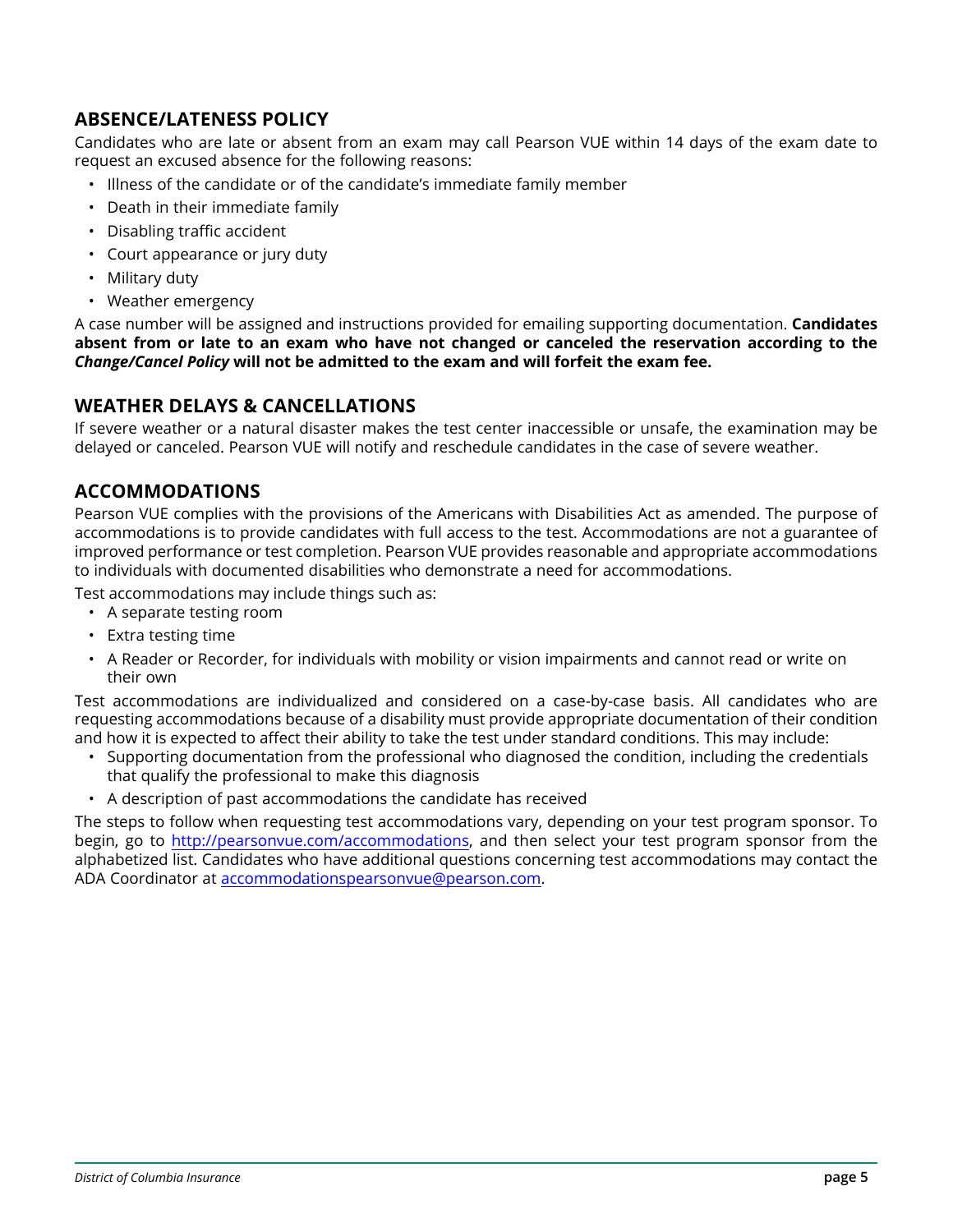#### **REQUIRED MATERIALS**

**Candidates who do not present the required items will be denied admission to the examination, will be considered absent, and will forfeit the examination fee.**

#### **WHAT TO BRING**

#### **Required Materials**

All candidates are required to bring identification that is deemed acceptable, listed under *Acceptable Forms of Candidate Identification*, to the test center on the day of examination.

All candidates must also bring certain items, based on their particular situation, to the test center on examination day, as detailed below.

• Must bring a copy of a marriage certificate or divorce decree (if the candidate's name has legally changed from that shown on his/her identification)

#### **Acceptable Forms of Candidate Identification**

Candidates must present **two** forms of current signature identification. The name on the identification must exactly match the name on the registration. The primary identification must be government-issued and photo-bearing with a signature, and the secondary identification must contain a valid signature. Identification must be in English.

#### **Primary ID (photograph and signature, not expired)**

- Government-issued Driver's License
- U.S. Dept. of State Driver's License
- U.S. Learner's Permit (plastic card only with photo and signature)
- National/State/Country identification card
- Passport
- Passport card
- Military ID
- Military ID for spouses and dependents
- Alien Registration Card (Green Card, Permanent Resident Visa)

#### **Secondary ID (signature, not expired)**

- U.S. Social Security card
- Debit (ATM) card or Credit card
- Any form of ID on the Primary ID list

If the ID presented has an embedded signature that is not visible (microchip), or is difficult or impossible to read, the candidate must present another form of identification from the Primary ID or Secondary ID list that contains a visible signature.

Pearson VUE does not recognize grace periods. For example, if a candidate's driver's license expired yesterday and the state allows a 30-day grace period for renewing the ID, the ID is considered to be expired.

## **EXAM PROCEDURES**

Candidates should report to the test center thirty (30) minutes before the examination and check in with the test center administrator. The candidate's identification and other documentation will be reviewed and they will be photographed for the score report.

If the *Candidate Rules Agreement* is not followed and/or cheating or tampering with the examination is suspected it will be reported as such, and the appropriate action will be taken. The examination fee will not be refunded, the exam may be determined invalid, and/or the state may take further action such as decertification.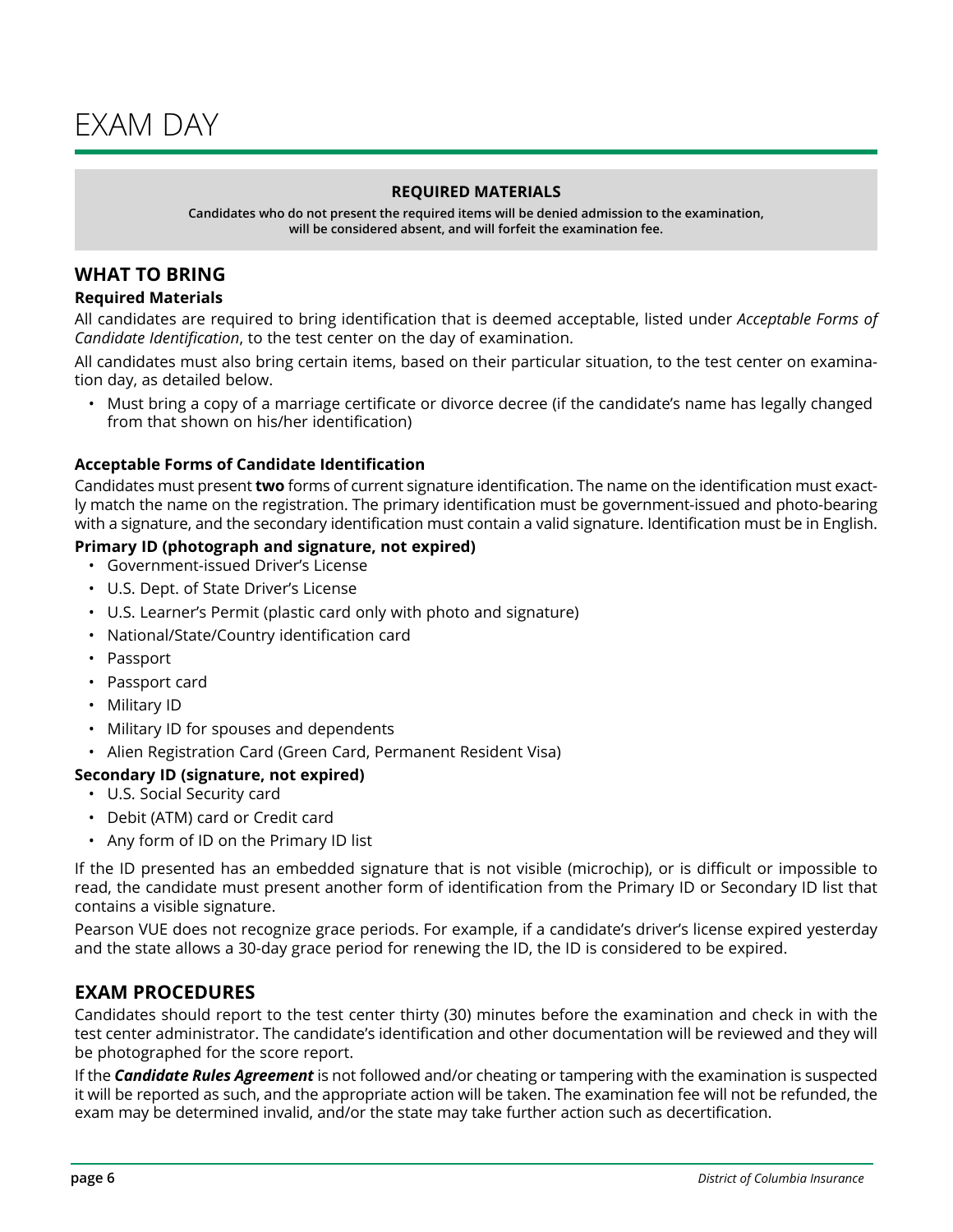Candidates will have an opportunity to take a tutorial on the computer on which the examination will be administered. The time spent on this tutorial will not reduce the examination time. The examination administrators will answer questions, but candidates should be aware that the administrators are not familiar with the content of the examinations or with the state's licensing requirements. Examination administrators have been instructed not to advise candidates on requirements for licensure.

Candidates may begin the examination once they are familiar with the computer. The examination begins the moment a candidate looks at the first examination question. The time allotted for each examination is detailed on the back cover of this handbook. The examination will end automatically after the examination time has expired, and candidates will leave the test center with their official scores in hand.

## **SCORE REPORTING**

When candidates complete the examination, they will receive a score report marked "pass" or "fail". Candidates who pass the examination will receive a score report that includes information on how to apply for a license.

Candidates who fail the examination will receive a score report that includes a numeric score and diagnostic information relating to the general portion of the examination, as well as information about reexamination. Reservations for reexamination are not made at the test center, and **candidates must wait 24 hours before making one**.

#### **EXAMINATION QUESTIONS**

**All examination questions, each form of the examination, and any other examination materials are copyrighted and are the property of Pearson VUE. Consequently, any distribution of the examination content or materials through any form of reproduction or oral or written communication is strictly prohibited and punishable by law.**

## **REVIEW OF EXAMS**

For security reasons, examination material is not available to candidates for review.

## **SCORE EXPLANATION**

The passing score for the examination is determined by the District of Columbia Department of Insurance and Securities Regulation. Through standardization and control, Pearson VUE ensures that no individual has an unfair disadvantage or advantage because of a particular examination format.

## **DUPLICATE SCORE REPORTS**

Candidates may request a duplicate score report from Pearson VUE by completing the form in the back of this handbook.

## **TEST CENTER POLICIES**

The following policies are observed at each test center. **Candidates who violate any of these policies will not be permitted to finish the examination and will be dismissed from the test center, forfeiting the examination fee.**

- **No personal items are allowed in the testing room.** Personal items include but are not limited to: cellular phones, hand-held computers or other electronic devices, pagers, watches, wallets, purses, firearms or other weapons, hats, bags, coats, books, and/or notes, pens or pencils.
- Candidates must store all personal items in a secure area as indicated by the administrator, or return items to their vehicle. All electronic devices must be turned off before storing them in a locker. **The test center is not responsible for lost, stolen or misplaced personal items.**
- Studying **is not** allowed in the test center. Visitors, children, family or friends **are not** allowed in the test center.
- Dictionaries, books, papers (including scratch paper), and reference materials are not permitted in the examination room (unless permitted by the exam sponsor), and candidates are strongly urged not to bring such materials to the test center. Upon entering and being seated in the testing room, the test administrator will provide the candidate with materials to make notes or calculations and any other items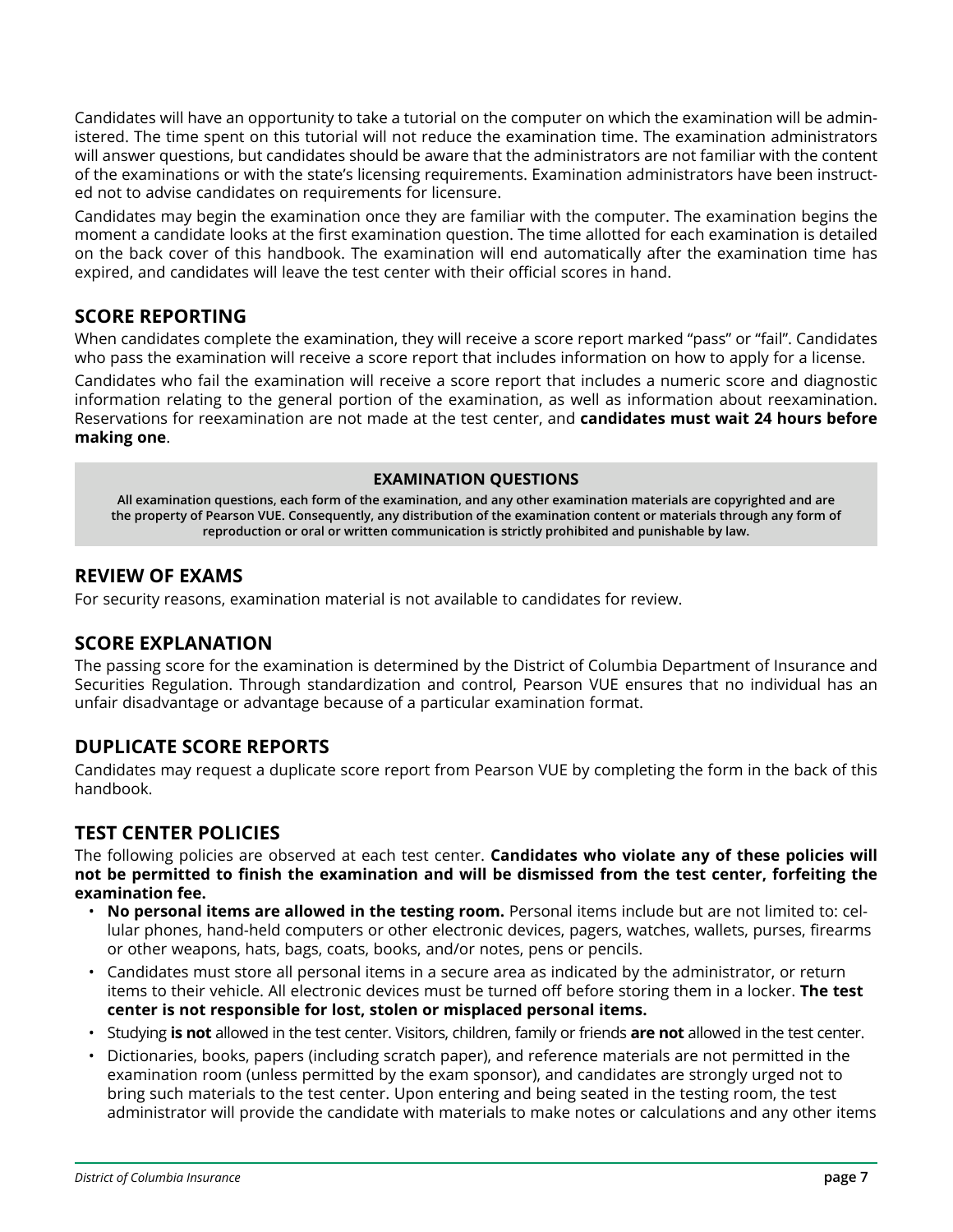specified by the exam sponsor. **The candidate may not write on these items before the exam begins or remove these items from the testing room.**

- Eating, drinking, or chewing gum, smoking and/or making noise that creates a disturbance for other candidates is prohibited during the exam.
- Break policies are established by the exam sponsor. Most sponsors allow unscheduled breaks. To request an unscheduled break, the candidate **must** raise their hand to get the administrator's attention. **The exam clock will not stop while the candidate is taking a break.**
- Candidates must leave the testing room for all breaks. However, candidates **are not permitted to leave the floor or building for any reason during this time, unless specified by the administrator and the exam sponsor**. If a candidate is discovered to have left the floor or building they will not be permitted to proceed with the examination and may forfeit the exam fees.
- While taking a break, candidates are permitted to access personal items that are being stored during the exam only if necessary— for example, personal medication that must be taken at a specific time. **However, a candidate must receive permission from the administrator prior to accessing personal items that have been stored.** Candidates are not allowed access to other items, including but not limited to, cellular phones, exam notes and study guides, unless the exam sponsor specifically permits this.
- Any candidate discovered causing a disturbance of any kind or engaging in any kind of misconduct—giving or receiving help; using notes, books, or other aids; taking part in an act of impersonation; or removing examination materials or notes from the examination room—will be summarily dismissed from the examination and will be reported to the state licensing agency. Decisions regarding disciplinary measures are the responsibility of the state licensing agency.

## **EXAM SECURITY**

Pearson VUE maintains examination administration and examination security standards designed to ensure that all candidates are given the same opportunity to demonstrate their abilities and to prevent some candidates from gaining an unfair advantage over others because of testing irregularities or misconduct. Pearson VUE routinely reviews irregularities and examination scores believed to be earned under unusual or nonstandard circumstances.

Pearson VUE maintains the right to question any examination score whose validity is in doubt because the score may have been obtained unfairly. Pearson VUE first undertakes a confidential review of the circumstances contributing to the questions about score validity. Then, if there is sufficient cause to question the score, Pearson VUE will refer the matter to the district licensing agency, which will make the final decision on whether or not to cancel the score.

The performance of all candidates is monitored and may be analyzed statistically for the purpose of detecting and verifying fraud. If it is determined that a score has questionable validity, the Department of Insurance and Securities Banking will be so notified and will determine whether the candidate's scores will be released.

## **QUESTIONS OR COMMENTS ABOUT THE EXAM**

For security reasons, examination material is not available to candidates for review. Candidates who have questions, comments, or concerns related to the exams, scoring or score reports, or who wish to verify any data held in Pearson VUE files, should direct written inquiries to Pearson VUE at the address provided on the inside front cover of this handbook. Candidates may also email their questions directly to Pearson VUE Customer Service at pearsonvuecustomerservice@pearson.com.

In all correspondence, candidates should provide their name and address information. If questions or comments concern an examination already taken, candidates should also include:

- the name of the examination
- the date the examination was taken
- the location of the test center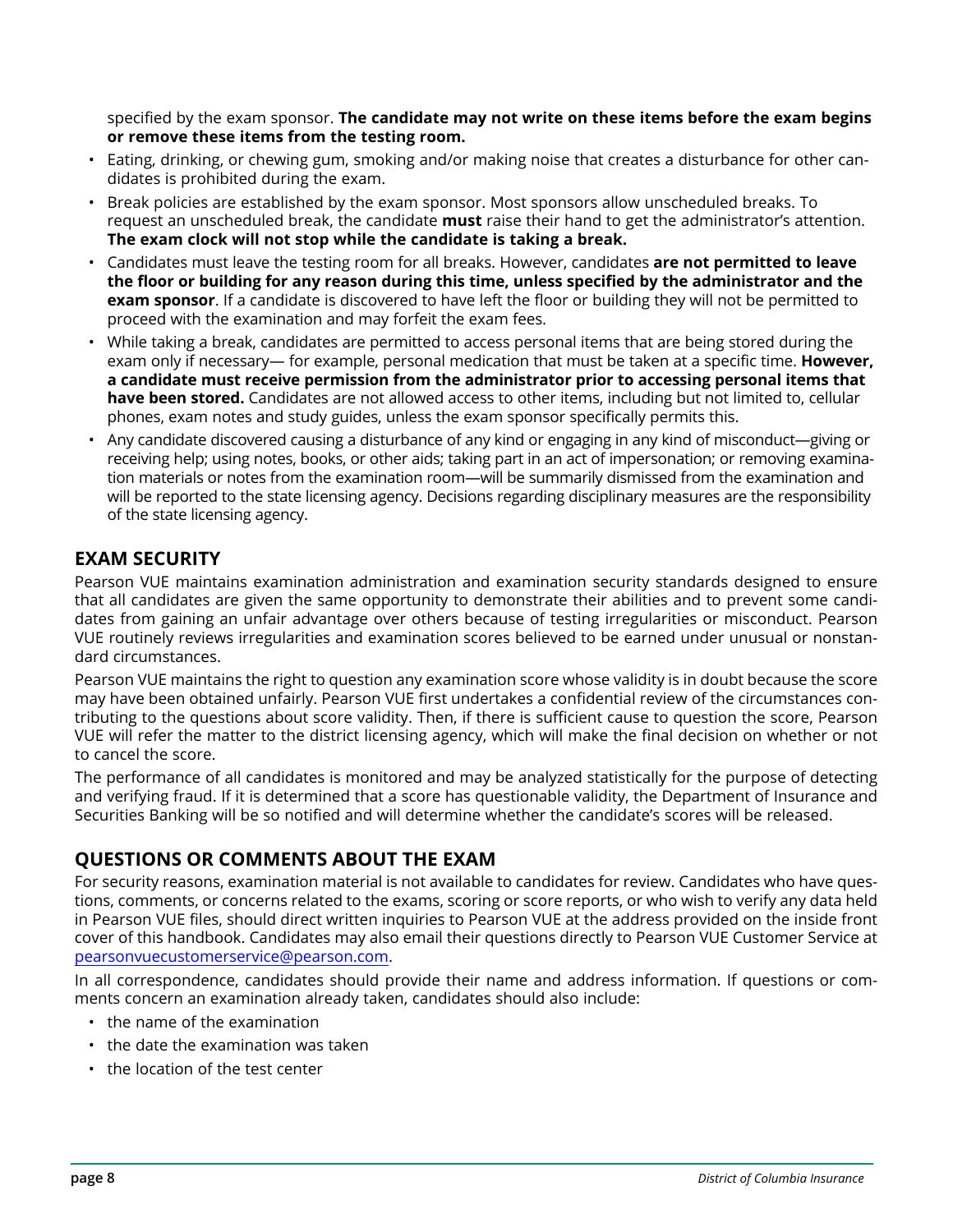## HOW TO PREPARE FOR THE EXAM

## **CONTENT OUTLINES**

Each examination is based on a detailed content outline of topics, subtopics, and references to applicable state laws, statutes and regulations. These content outlines are provided to publishers of study materials and to state-approved education providers for their use in developing and updating their educational materials and programs. Content outlines are updated periodically to reflect changes in practice, state laws and regulations. The District of Columbia offers these content outlines as part of the handbook at www.pearsonvue.com.

#### **STUDY MATERIALS**

Study materials may not consistently cover exactly the same topics because they may be outdated. If there is any doubt as to what to study, the outlines in the handbook take priority. Pearson VUE does not review or endorse any particular study reference materials.

## **EXAM CONTENT**

The content of the general examination is based upon information obtained from a job analysis performed by Pearson VUE. Responses from insurance professionals were analyzed to determine the nature and scope of tasks they perform and the knowledge and skills needed to perform them. This information is the basis upon which examination questions are written and assures that examinations reflect the practice of insurance. The examination has been developed to reflect the laws, statutes, rules and regulations for the practice of insurance in the District of Columbia, and has been reviewed and approved by District of Columbia insurance professionals and subject-matter experts (SME).

#### **PRETEST QUESTIONS**

**Many of the examinations will contain "pretest" questions. Pretest questions are questions on which statistical information is being collected for use in constructing future examinations. Responses to pretest questions do not affect a candidate's score. Pretest questions are mixed in with the scored questions and are not identified.**

**The number of pretest questions are listed in the content outline heading of each examination for which they are available. If a number is not present then there are no pretest questions for that particular examination.**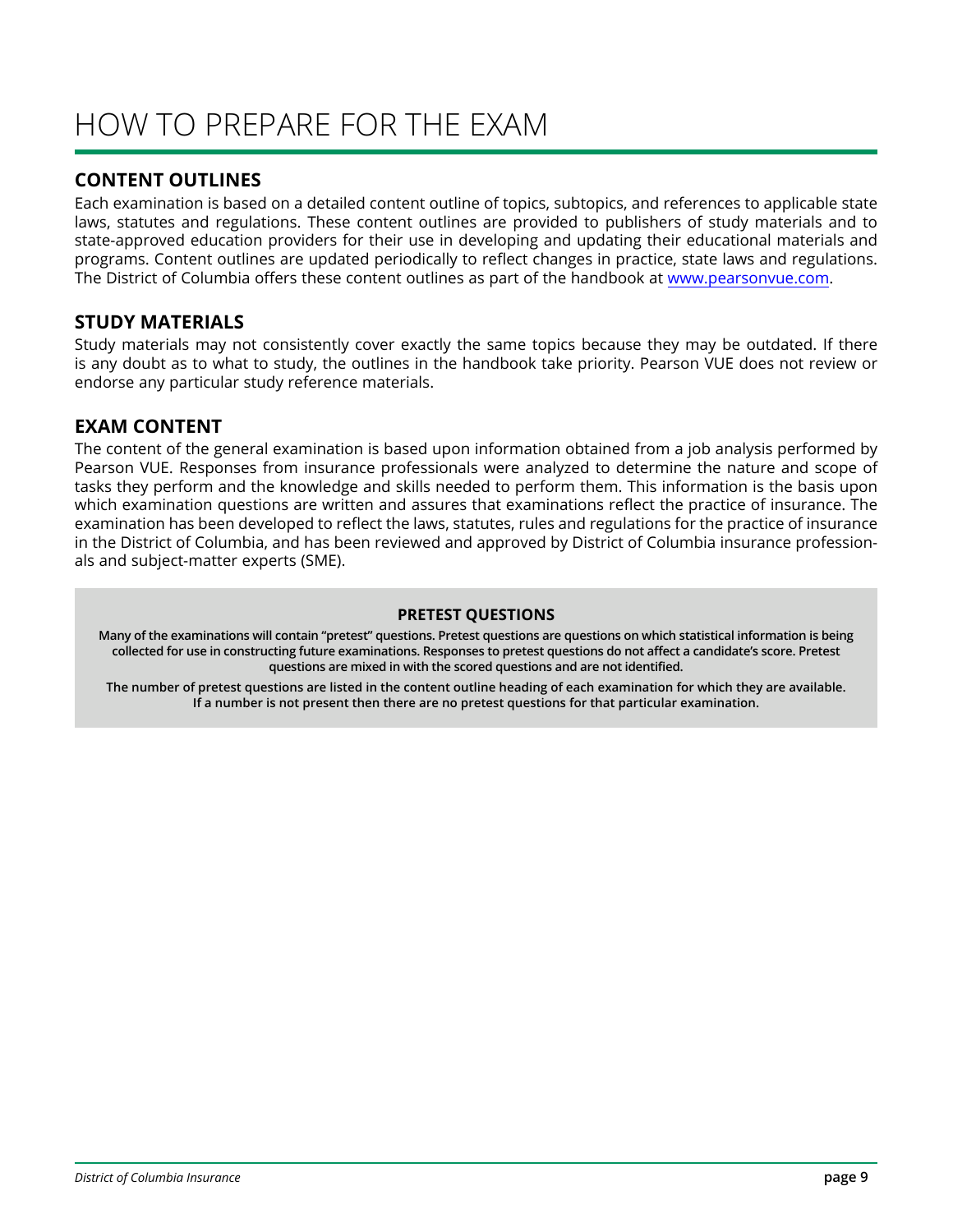## DUPLICATE SCORE REQUEST FORM

Use this form to request that Pearson VUE send a duplicate copy of your score report to you. **You may request one free duplicate score report.**

Please print or type all information on this form and either email or mail your request to Pearson VUE. It is strongly suggested that you email your request to **pearsonvuecustomerservice@pearson.com**; however if you are unable to email, please mail your request to:

#### Pearson VUE **DISTRICT OF COLUMBIA INSURANCE** DUPLICATE SCORE Request

5601 Green Valley Drive, Bloomington, MN 55437

I hereby authorize Pearson VUE to send me at the email address below a duplicate of my score report from the insurance examination.

| Signature            | Date |
|----------------------|------|
|                      |      |
| Name                 |      |
|                      |      |
| <b>Email Address</b> |      |
|                      |      |

If you do not have a valid email address please include your physical mailing address below.

| Address |       |     |
|---------|-------|-----|
| City    | State | ZIP |

If the above information was different at the time you tested, please indicate original information below.

| Name          |       |            |
|---------------|-------|------------|
| Address       |       |            |
| City          | State | ZIP        |
| Exam Taken    |       | Date Taken |
|               |       |            |
| Date of Birth |       |            |
|               |       |            |
|               |       |            |
|               |       |            |